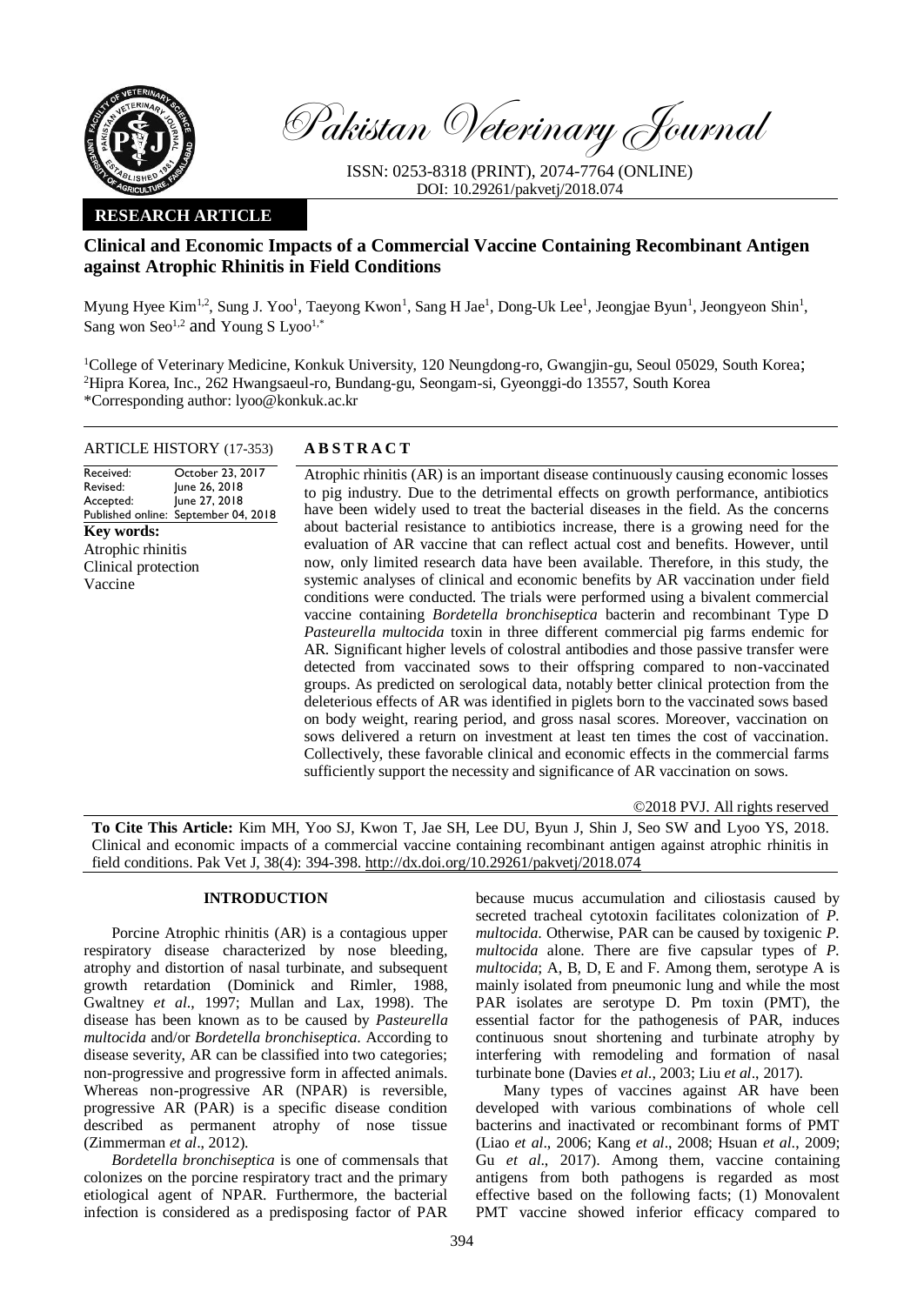bivalent *B. bronchiseptica* and *P. multocida* vaccine at challenge experiment. (2) Monovalent *B. bronchiseptica* bacterin vaccine gives no protection against toxigenic *P. multocida*, which cause considerable variation in the field test result (Magyar and Lax, 2002).

AR in pigs is usually accompanied by low weight gain (Scheidt *et al*., 1990; Donko *et al*., 2005) and increases mortality when complicated with porcine respiratory disease complex in commercial farms (Choi *et al*., 2003), which leads to significant economic losses of swine industry. However, until now, the economic impact of sow vaccination against AR has not been well examined systemically in previous studies. Moreover, the need for such estimates becomes even more apparent as the interest in bacterial vaccines grows with the recognition of problems with antibiotic resistance (Furian *et al*., 2016; Yeh *et al*., 2017). The purpose of this study is to determine the clinical and economic impact of a commercial bivalent vaccine (RHINISENG**®** , Hipra, Spain) composed of *B. bronchiseptica* bacterin and recombinant PMT under field condition. The investigation was performed in the three AR endemic commercial farrow-to-finish pig farms and the assessment factors included antibody titers against *Bordetella bronchiseptica* and *P. multocida*, antigen detection rate, gross nasal scores, body weights, time required for pigs to reach market weight, and return on investment (ROI).

## **MATERIALS AND METHODS**

**Vaccine:** RHINISENG**®** (HIPRA, Spain), an inactivated vaccine containing *B. bronchiseptica* bacterin (Bb) and recombinant Type D PMT, was used. Sows received double injection of 2 ml RHINISENG® intramuscularly 6 weeks and 3 weeks before the expected parturition date. Control animals received 2ml of phosphate buffered saline.

**Experimental schedule:** Three different conventional pig farms endemic for AR (farm A, B, and C) with 200, 150, and 110 sows, respectively, were chosen through preliminary studies on farm histories, serum antibody titers, antigen detection rate, and gross nasal scores.

All experiments were performed according to the registration guidelines of Animal, Plant & Fisheries Quarantine & Inspection Agency (http://qia.go.kr). Twenty sows per each farm were selected and randomly divided into vaccinated (n=10) and control group (n=10). Vaccination influence was estimated in sows and their offspring based on clinical, serological, and economic parameters. Antibody titers against PMT and Bb were determined per pig farm in colostrum (n=10; 5 of vaccinated sows and 5 of nonvaccinated sows) and serum samples (n=40; 20 from vaccinated sows and 20 from nonvaccinated sows) of 5-day-old and 6-week-old piglets. Antigen detection of *P. multocida* type D and *B. bronchiseptica* on nasal swabs was performed with measuring gross nasal scores (n=40; 20 from vaccinated sows and 20 from non-vaccinated sows) of 6-week-old piglets and pigs of slaughter age. The nasal score was measured using previously described method (Magyar *et al*., 2002). Body weight and a total fattening period required for piglets to reach market weight were also assessed in 6-week-old piglets and pigs of slaughter age with the calculation of return on investment (ROI).

**Clinical, serological and economic assessment**

**Body weights and fattening periods with ROI calculation:** Live body weights of 6-week-old piglets (n=40; 20 from vaccinated sows and 20 from nonvaccinated sows) and carcass weight of pigs at slaughterhouse (n=40; 20 from vaccinated sows and 20 from non-vaccinated sows) were measured. Because the finishers are reared until their weight reach around 110kg, feeding period was used as an estimation factor. Further, return on investment (ROI) during the investigation period was calculated for numerical evaluation of vaccine impact as follows: (Differences in income over feed costs between experimental and control group) / (Vaccination cost). Income over feed costs (IOFC) was obtained by subtracting feed costs from sales income by selling pigs at the market weight. For animals removed due to natural death or intentional euthanasia for animal welfare, feed costs during the life of animals were considered for ROI calculation. All the estimated costs were calculated in Korean won (KRW) and converted into US dollars (USD) at a rate of KRW 1,126=US\$1.

**Antigen and antibody detection:** PCR analysis was performed as described by Townsend *et al*. (2001) for *P. multocida* type D detection and by Hozbor *et al*. (1999) for *B. bronchiseptica*. Microagglutination test (MAT) and ELISA were implemented for antibody titration against Bb and PMT, respectively. MAT test was performed using antigen (Bb) obtained from CIVTEST (Spain) and the presence of antibodies against *P. multocida* toxin D was determined by a blocking PMT ELISA (Oxoid, Hamshire, UK).

**Statistical analysis:** SPSS ver. 21 (SPSS Inc., Chicago, USA) was used for statistical analysis. Differences in bacterial detection rate between groups were evaluated by Fisher`s exact test. Correlation between the antigen detection rate and the severity of nasal atrophy was analyzed by linear and linear association method. For the comparison of antibody titers, body weight, rearing period, nasal scores, and ROI between groups, student ttest and Mann-Whitney test were selectively used according to the group normality. Statistical significance was set as a P value under 0.05.

#### **RESULTS**

#### **Titers of antibody against PMT and** *B. bronchiseptica*

**Sows (colostrum):** Colostral antibody titers against PMT and *B. bronchiseptica* of experimental group showed higher value than that of control group with statistically significant difference (P<0.05) in all three different farms (Fig. 1). The percentages of PMT ELISA positive specimens from farm A, B, and C were 100, 80, and 90% in experimental group and 60, 0 and 50% in control group, respectively.

**Piglets (Serum):** In all three experimental farms, the mean antibody titers against PMT and *B. bronchiseptica* in serum samples collected from 5-day-old and 42-day-old piglets of experimental group was superior to those of control groups and the difference was statistically significant (P< $0.05$ ) (Fig. 2).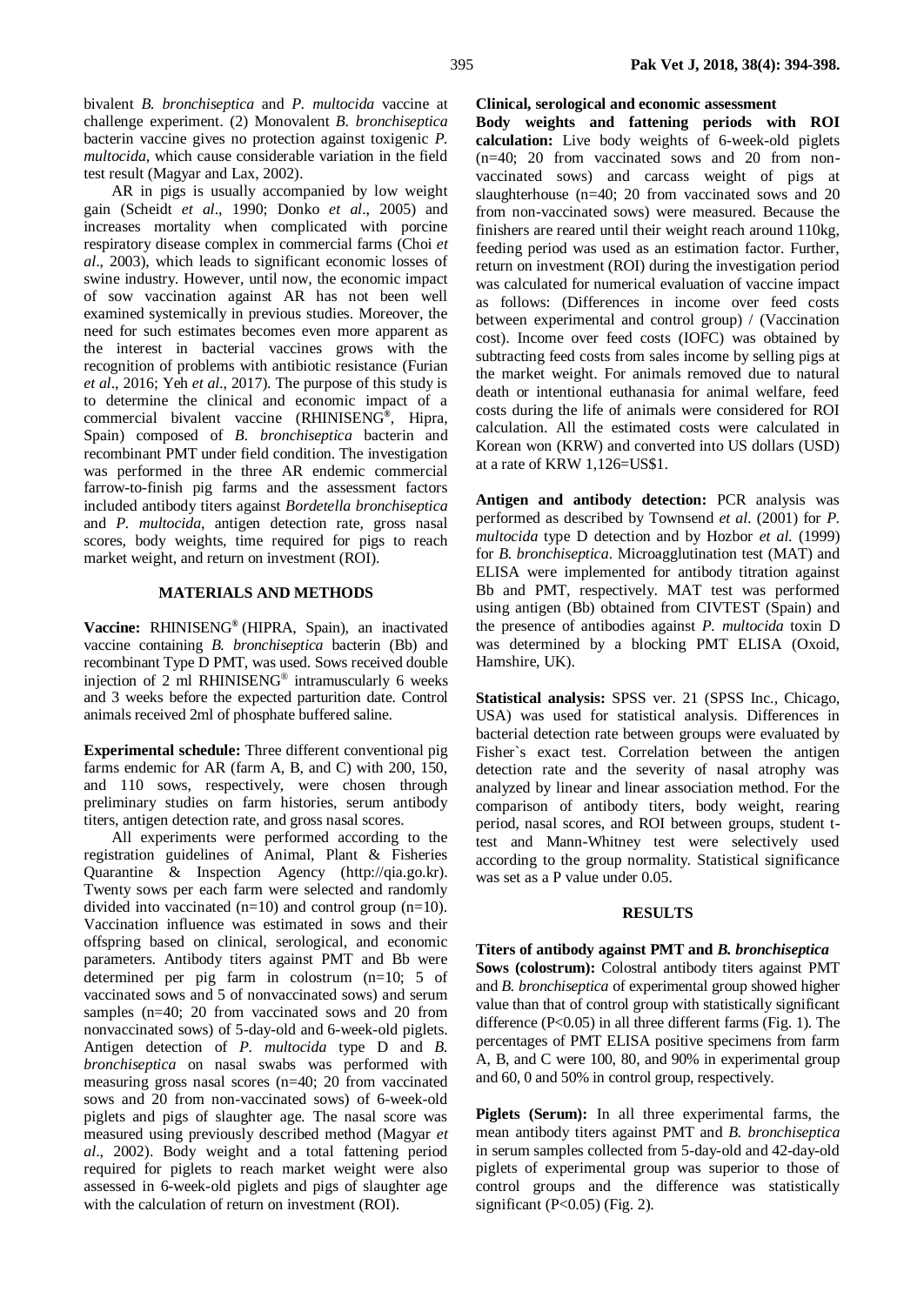

**Fig. 1:** The colostral antibody titers of sows against PMT (A) and *B. bronchiseptica* (B) in three different farms between groups. In figure 1A, the lower absorbance means the higher antibody titers since the PMT ELISA applied in this study is blocking type. Statistical results were considered to be significant when P values were lower than 0.05 (\*).

**Table 1:** Antigen detection rate on nasal turbinate swabs of 6-weekold pigs and finishers at slaughter age in three pig farms

| Farm Sow |            | Offspring     | Antigen detection rate (%)            |            |  |
|----------|------------|---------------|---------------------------------------|------------|--|
|          | group      | group         | P. multocida type D B. bronchiseptica |            |  |
|          |            |               | (%)                                   | (%)        |  |
| A        | Vaccinated | 6-week-old    | 40 (8/20)                             | 15(3/20)   |  |
|          |            | Slaughter age | 20 (4/20)                             | 25 (5/20)  |  |
|          | Control    | 6-week-old    | 50 (10/20)                            | 30 (6/20)  |  |
|          |            | Slaughter age | 45 (9/20)                             | 50 (10/20) |  |
| B        | Vaccinated | 6-week-old    | 10(2/20)                              | 15 (3/20)  |  |
|          |            | Slaughter age | 05 (1/20)                             | 15(3/20)   |  |
|          | Control    | 6-week-old    | 15 (3/20)                             | 20 (4/20)  |  |
|          |            | Slaughter age | 10(2/20)                              | 10(2/20)   |  |
| C        | Vaccinated | 6-week-old    | 00 (0/20)                             | 05 (1/20)  |  |
|          |            | Slaughter age | 05 (1/20)                             | 25 (5/20)  |  |
|          | Control    | 6-week-old    | 10(2/20)                              | 15 (3/20)  |  |
|          |            | Slaughter age | 15 (3/20)                             | 20 (4/20)  |  |

### **Antigen detection rate**

**Six-week-old piglets:** Relatively low detection rate of both *P.multocida* type D and *B. bronchiseptica* in 6-wkold pigs of experimental group compared to control group was detected in all three farms (Table 1). However, there was no statistical difference between vaccinated and control group. Similar to the preliminary test, the detection rate of *P. multocida* type D increased significantly in accordance with the severity of nasal atrophy (P*<*0.05), while that of *B. bronchiseptica* had no correlation with nasal scores (data not shown).

**Finishers:** In all experimental groups of three pig farms, *P. multocida* type D was detected less frequently when compared to control group. However, there was no tendency for *B. bronchiseptica* to be detected in a lower rate in control group (Table 1).



**Fig. 2:** The serum antibody titers of 5-day-old and 42-day-old piglets against PMT (A) and *B. bronchiseptica* (B) in three different farms between groups. In figure 2A, the lower absorbance means the higher antibody titers since the PMT ELISA applied in this study is blocking type. Statistical results were considered to be significant when P values were lower than 0.05 (\*).

**Table 2:** Economic evaluation of sow vaccination against AR in three experimental pig farms

| Parameters        | Sow group  | <b>Experimental farms</b> |        |        |
|-------------------|------------|---------------------------|--------|--------|
|                   |            | Farm A                    | Farm B | Farm C |
| Marketed          | Vaccinated | 103                       | 96     | 98     |
| pigs (n)          | Control    | 98                        | 96     | 98     |
| Total             | Vaccinated | 12,238                    | 12,158 | 11,955 |
| feed costs $(\$)$ | Control    | 12,532                    | 13,153 | 12,839 |
| Total             | Vaccinated | 29,538                    | 34.691 | 33,064 |
| Sales $($ \$)     | Control    | 28,626                    | 33.923 | 32,629 |
| IOFC ( \$ )       | Vaccinated | 17,300                    | 22,533 | 21,109 |
|                   | Control    | 16,094                    | 20,770 | 19,790 |
| <b>ROI</b>        |            | 14.2                      | 20.7   | 15.5   |

No statistical significance was identified in detection rate of *P. multocida* type D and *B. bronchiseptica* between groups. As similar to 6-week-old pigs, finishers of three pig farms exhibited significant positive correlation between the detection rate of *P. multocida* type D and nasal lesion severity  $(P<0.05)$ . On the contrary, the correlation was not shown in *B. bronchiseptica* (data not shown).

#### **Mean Body weight, fattening period and ROI**

**Six-week-old piglets:** Mean body weight of 6-week-old piglets of experimental and control group of farm A were 9.4 $\pm$ 1.51 kg and 7.5 $\pm$ 2.04 kg, respectively. Those of farm B and C were 9.9±1.44 kg, 7.6±2.33 kg and 8.7±1.41 kg, 7.7±2.14 kg, respectively (Fig. 3A). The difference between two groups was statistically significant in all three different farms (P<0.05).

**Finishers:** At the time of slaughter, the carcass weight of vaccinated and control group was 88.9 kg±0.85, 87.0 kg±0.87, respectively. Those of farm B and C were 85.6 kg±7.14, 84.8 kg±7.40 and 84.7 kg±1.84, 85.8 kg±1.74, respectively. There was no statistically significant difference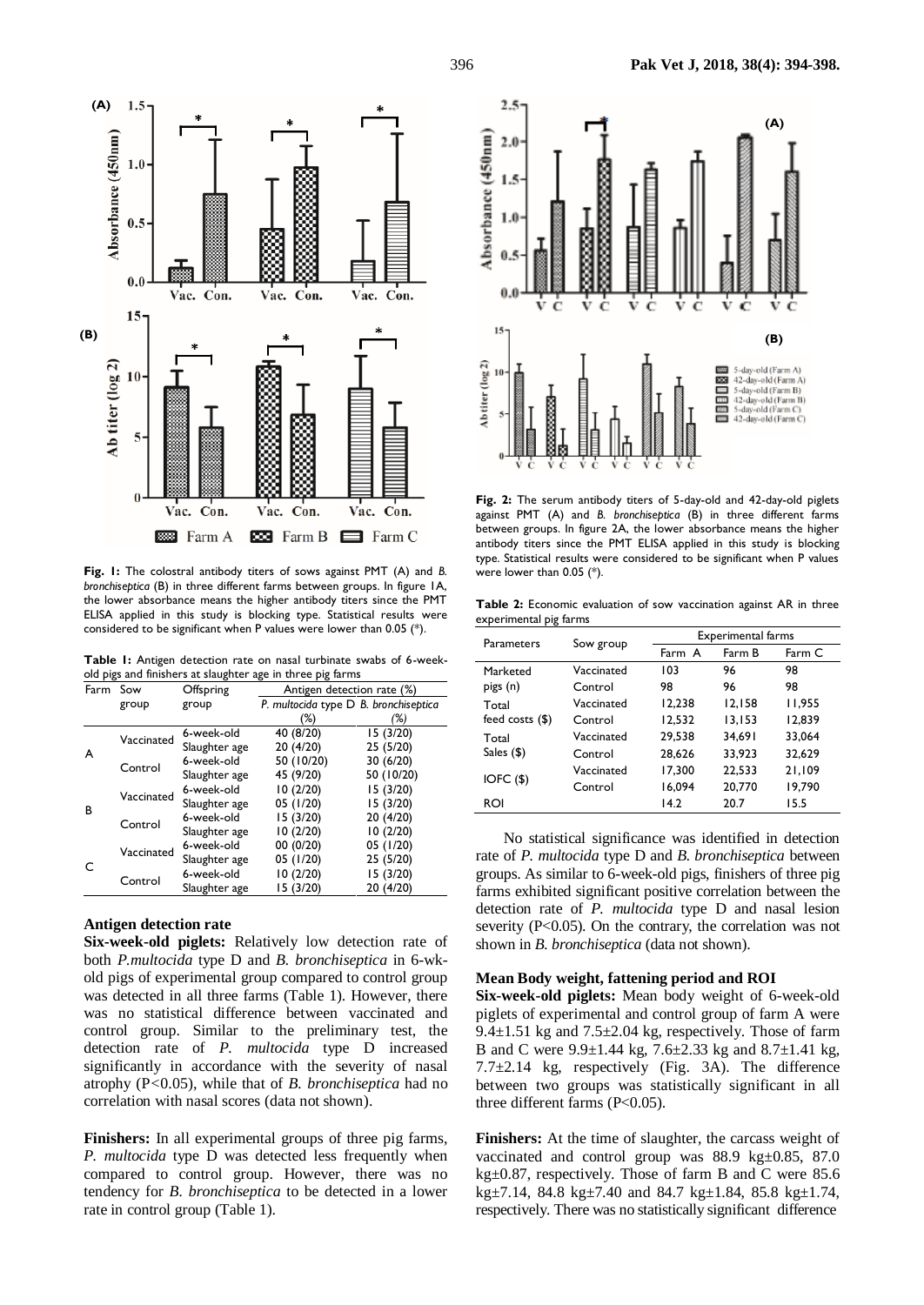

**Fig. 3:** The body weight of 6-week-old piglets (A) and the rearing period of (B) between groups in three different farms. Because there were no statistical differences in carcass weight, total rearing period were compared between groups. Statistical results were considered to be significant when P values were lower than 0.05 (\*).

**Table 3:** Mean turbinate conchal score of 6-week-old and slaughter age offspring piglets

| Farm | Sow        | Gross nasal score <sup>a</sup> |                            |
|------|------------|--------------------------------|----------------------------|
|      | group      | 6-week-oldb                    | Slaughter age <sup>b</sup> |
|      | Vaccinated | 3.0                            | 4.8                        |
|      | Control    | 6.5                            | 6.2                        |
| в    | Vaccinated | 2.6                            | 4.4                        |
|      | Control    | 4.9                            | 6.6                        |
|      | Vaccinated | 2.0                            | 4.1                        |
|      | Control    | 4.9                            | 54                         |

<sup>a</sup>The score ranges of gross nasal lesions were from 0 (normal) to 18 (complete atrophy); <sup>b</sup>The mean nasal score between experimental and control groups differ significantly (P<0.05).

**Farm A** 

**Farm B** 

## **Farm C**



between two groups of farm A, B, and C. However, the average marketing age of experimental group (farm A) was about 8 days younger than that of control group. Similarly, the feeding period of the vaccine group of farms B and C was shorter than that of the control group by about 10 days (Fig. 3B). The difference in rearing period between groups were statistically significant in all three farms (P<0.05). Considering IOFC and vaccination costs (4.26 USD per dose), it was calculated that ROI of sow vaccination with RHINISENG**®** of farm A, B, and C were 14.2, 20.7, and 15.5, respectively (Table 2).

#### **Nasal scores**

**Six-week-old piglets:** The average nasal scores of vaccinated and control groups of farm A were 3 and 6.5 and those of farm B and C were 2.6, 4.9 and 1.95, 4.9, respectively (Table 3). There was statistically significant difference in nasal scores of 6-week-old piglets between experimental and control groups  $(P<0.05)$ .

**Finishers:** The mean nasal score of finishers of experimental group and control group in farm A was 4.8, 6.2, respectively. Those of farm B and C were 4.5, 6.6 and 4.1, 5.4, respectively (Table 3and Fig. 4). There was statistically significant difference in nasal scores of pigs of slaughter age between two groups (P<0.05).

#### **DISCUSSION**

Atrophic rhinitis is an economically important disease for pig producers because affected farms are characterized by prolonged feeding period and relatively high mortality rate of finisher herds (Wilson and Ho, 2013; Lopes Antunes *et al*., 2017). While the single pathological effect of *B. bronchiseptica* and *P. multocida* Type D on weight gain has not been clearly demonstrated, the combined infection of the two bacteria is likely to be responsible for decreased growth rate (van Diemen *et al*., 1994; Magyar *et al*., 2002; Wilson and Ho, 2013). In this study, the influences of sow vaccination against AR using RHINISENG**®** (HIPRA, Spain) were analyzed under field conditions from clinical and economic perspectives.

**Fig. 4:** Representative images of nasal section of pigs at slaughter age from vaccinated sows (VS) and nonvaccinated sows (NVS) per experimental farm A, B, and C.